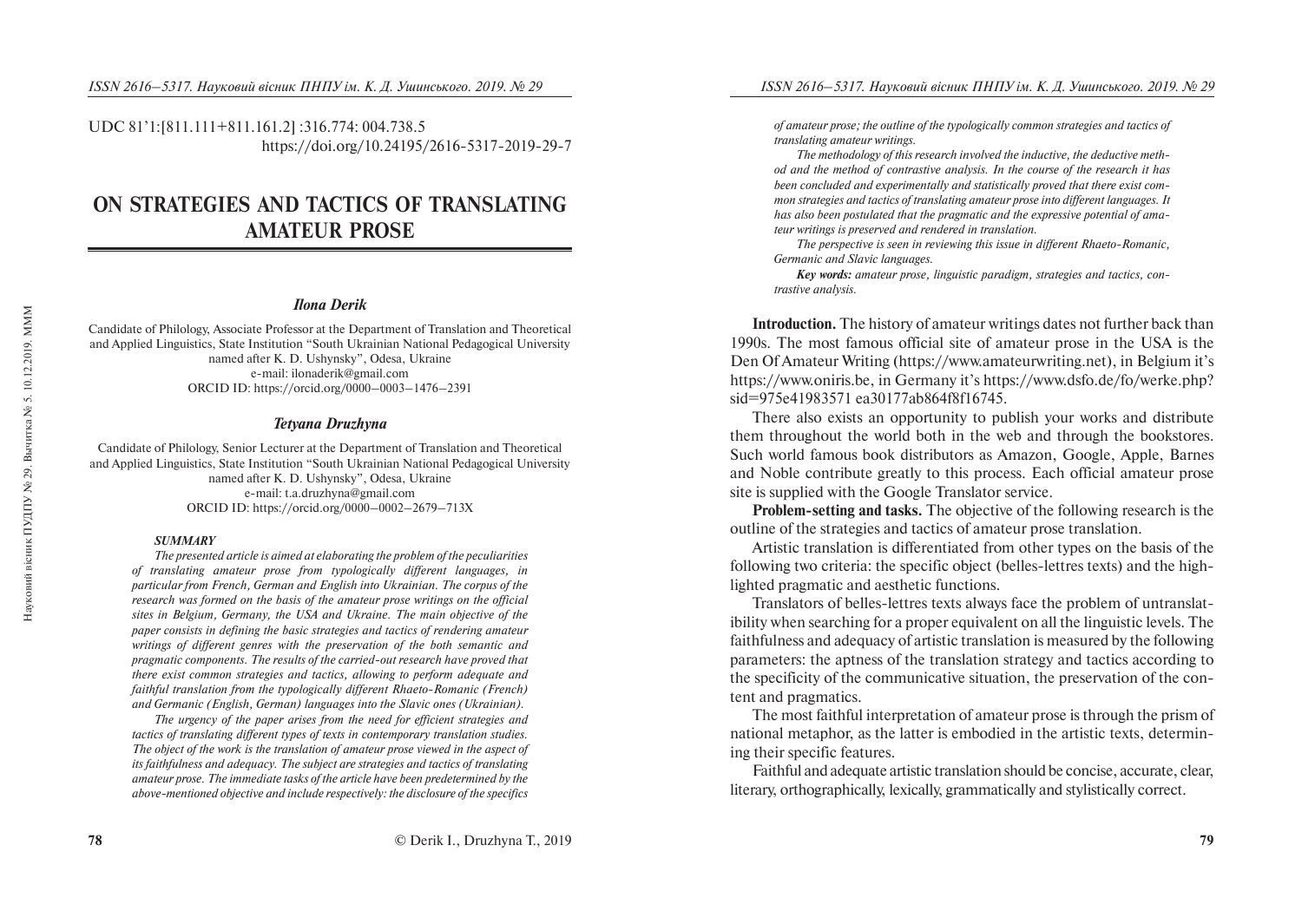The theoretical grounding for the ideas supplied was formed on the basis of the fundamental scientific works by E. Nida (Nida, 2001), H. Belloc (Belloc, 2019), R. Brower (Brower, 2019), P. Flynn (Flynn, 2013), R. Stolze (Stolze, 2019).

The genre is interpreted in the work as a historically molded type of a literary work of art, distinguished on the grounds of its reference to a certain type of literature as well as by its prevailing esthetical quality. Any genre is a combination of the form in its key moments — unique composition, images, language, rhythm.

However, there should be borne in mind that there exist primary (simple) and secondary (complex) speech genres. The latter encompass novels, dramas, scientific researches of any kind and come into being as a result of the more complicated and relatively highly organized cultural communication. In this case, artistic communication.

In the process of their formation the secondary genres absorb and process the primary genres, composed in the situation of everyday communication. The specificity of the genres predetermines the selection of the appropriate linguistic means of all levels.

Literary language is a complex dynamic system of language styles. The language of the belles-lettres is even more complicated and sophisticated as it reflects the diversity of all genres and literary trends both in synchrony and diachrony.

The functional approach which serves as the basis for distinguishing functional styles of the literary language is simultaneously employed as the ground for defining the genre, treated as a way of linguistic communication in the given sphere of the human activity as a sample of text arrangement. The genre is widely interpreted as the historically molded type of texts (utterances), reflecting the strict pattern of the human spiritual activity.

According to M. M. Bakhtin (Бахтин, 1975), the genre is distinguished by its stability, objectivity and impersonality. The common features of the genre are respectively the thematic content, style and compositional structure as well as the communicative situation, expressiveness and expressive intonation, length (approximate length of a speech whole) and the addressee's conception.

**Material, methods.** The research has been conducted on the basis of the amateur literary works published on-line on the web-sites in the USA and Eastern Europe in the official languages of different countries (English, French, and German).

There has been made an attempt to perform adequate translation of amateur writings in the above-mentioned Indo-European languages into the Slavic Ukrainian language.

Methodology is viewed here as the study relating to methods. In other terms, it can be considered as defining feature of a discipline or an approach within a discipline.

The methodology of this research involved the inductive and deductive methods and the method of contrastive analysis. The original amateur writings and their Ukrainian translations were analyzed in the aspect of the vocabulary, syntax and pragmatics.

The preliminary linguistic analysis of the authentic source texts allowed to distinguish the key concepts embodied most vividly in the amateur prose (Love, Death, Life) and the leitmotif topics (Jealousy, Adultery, Despair, Sex). Though the topics may vary more depending on the age and gender than on nationality.

The sample selection included 20 amateur writings of different genres in English, French and German placed in the following sites https://www. amateurwriting.net, https://www.oniris.be, https://www.dsfo.de.

The analysis of the genre peculiarities has revealed the prevalence of certain genres, such as romantic prose, fantasy, horror and humorous stories. According to the prose genre forms there have been distinguished short stories, novels and essays as most recurrent.

Table 1

**Amateur Prose Genres**

| Country | Essays | Short stories | <b>Novels</b> |
|---------|--------|---------------|---------------|
| Russia  | 45 %   | 45 %          | $10\%$        |
| Ukraine | 50 %   | 40 %          | 10 %          |
| the USA | 55 %   | 40 %          | 5 %           |
| Germany | 55 %   | 40%           | 5 %           |
| France  | 55 %   | 40 %          | 5 %           |

**Findings and discussion.** In the course of the research it has been concluded that there are common strategies and tactics of rendering authentic amateur prose written in different Germanic and Rhaeto-Romanic languages by means of the Ukrainian language.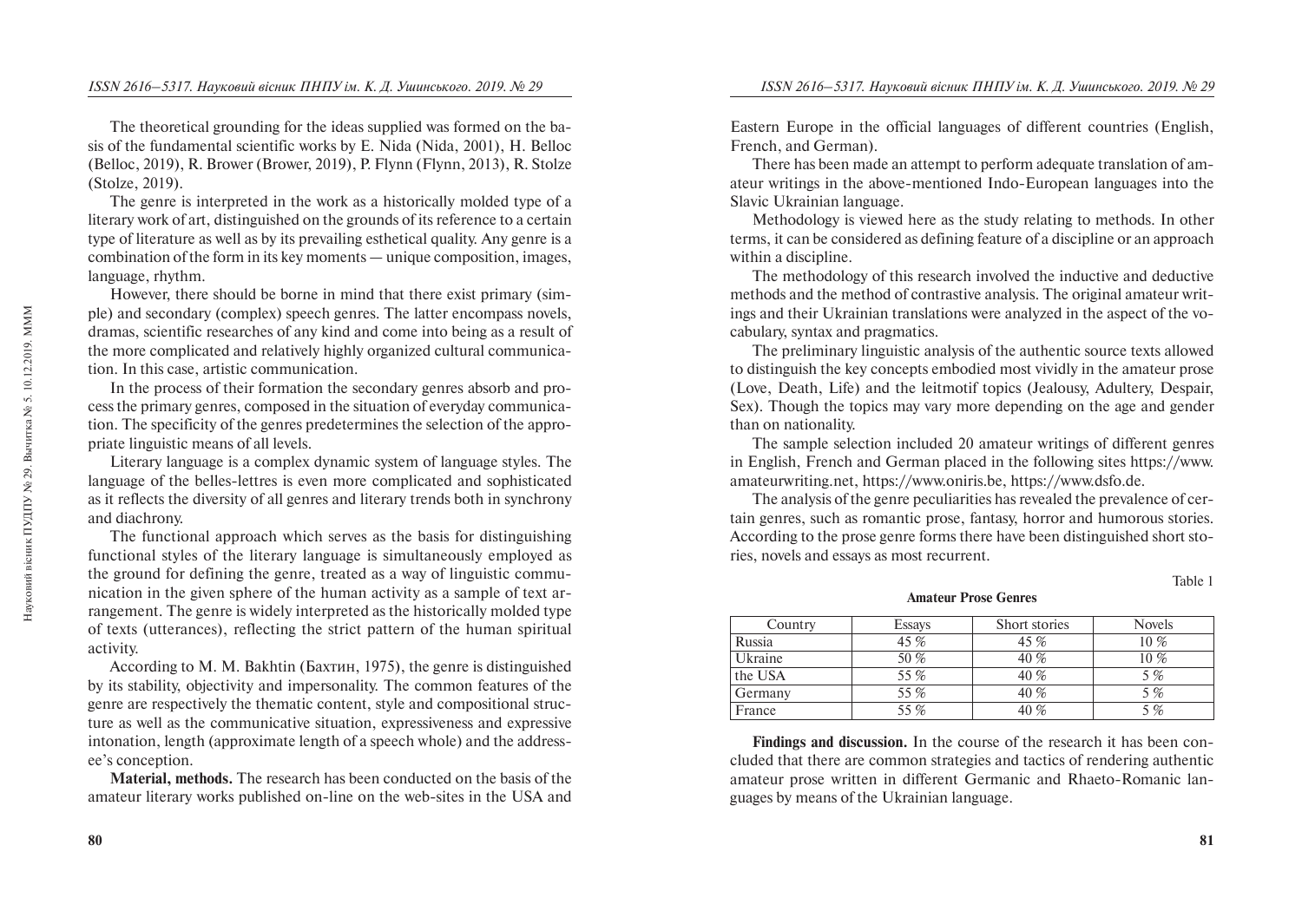Language The Authentic Writing The Ukrainian

It has been assumed that the dominant strategy so far has been the strategy of the communicatively-relevant translation, achieved by employing the following tactics:

- $\bullet$  the tactic of relevant information
- the tactic of the correct and faithful content conveyance;
- the tactic of the genre-stylistic peculiarities preservation;
- the tactic of the formal and structural features presentation;
- 

• the tactic of linguistic and cultural adaptation.<br>The main source of difficulties in translating amateur prose is a search The main source of difficulties in translating amateur prose is a search adequate equivalents for euphemistic words and expressions in the for adequate equivalents for eup source languages which often reflect the peculiarities of the national and cultural mentality and temperament.

The taboo words prove to be recurrent in English though they are reasonably less frequent in German and French. There also exists more censorship in Ukrainian in the aspect of taboo words employment.

The examples of the translations are adduced below in Table 2.

From the psycholinguistic point of view translating amateur prose is intriguing because of the possibility of switches from the inner code to the outer verbalization in the processes of speech generation and its interpretation with regards to the social-psychic types of language personalities and the role preferences.

The linguo-stylistic discourse analysis is focused on distinguishing the speech registers, differentiating oral speech from the written one in all the genre varieties, studying functional communication parameters on the basis its units (the characteristics of the functional styles).

### Table 2

### **The Authentic Amateur Prose Writings and Their Translations in Ukrainian**

| The Source        | The Source | The Authentic Writing     | The Ukrainian          |
|-------------------|------------|---------------------------|------------------------|
|                   | Language   |                           | Translation            |
| https://www.ama-  | English    | I once looked at her      | Колись я дивився в     |
| teurwriting. net/ |            | in the eyes and saw an    | її очі і бачив там не- |
| infusions/        |            | everlasting fire that was | вмируще полум'я,       |
| writings/writ-    |            | never going to be blown   | що ніколи не загас-    |
| ings.php?view=    |            | out, but now I look       | не, але зараз я бачу,  |
| writing&wid=1486  |            | into her eyes and I see a | що цей вогник вмер     |
|                   |            | flame that has died and   | і вороття не має.      |
|                   |            | cannot be brought to      |                        |
|                   |            | life again.               |                        |

| ation rendering;     |
|----------------------|
| faithful content c   |
| tic peculiarities pr |
| structural features  |
| altural adaptation   |
| es in translating a  |
| phemistic words      |
| flect the peculiar   |
| ent.                 |
| recurrent in Engl    |

| https://www.dsfo.  | German | "Du bist wunder-           | "Ти дивовижна".      |
|--------------------|--------|----------------------------|----------------------|
| de/fo/viewtopic.   |        | schön".                    | Лівою рукою він      |
| php?t=59859        |        | Mit der linken Hand        | потягнув її за       |
|                    |        | fasste er die Haarsträh-   | волосся та оголив    |
|                    |        | ne, die vom Scheitel-      | плече, немов зняв    |
|                    |        | punkt über ihrer Stirn     | шаль. Їхні по-       |
|                    |        | bis weit über ihre rechte  | смішки та слова,     |
|                    |        | Schulter fiel und zog      | що застигли на       |
|                    |        | sie so vorsichtig nach     | губах, зустрілись    |
|                    |        | links, als öffnete er eine | у поцілунку. Віка    |
|                    |        | Schleife. Sie küssten      | насолоджувалась      |
|                    |        | sich das Lächeln und       | кожною безцінною     |
|                    |        | die Worte von den Lip-     | реакцією її тіла на  |
|                    |        | pen, und Vika genoss       | коханця. Мильна      |
|                    |        | jede köstliche Reaktion    | бульбашка, у якій    |
|                    |        | ihres Körpers auf ihren    | вони жили усі ці     |
|                    |        | Liebsten. Die Seifen-      | два з половиною      |
|                    |        | blase, in der sie seit     | місяця, була вели-   |
|                    |        | acht Wochen lebten,        | кою, нерухомою,      |
|                    |        | war groß, intakt und       | наповненою те-       |
|                    |        | gefüllt mit pulsierender   | плом, що пульсує.    |
|                    |        | Wärme.                     |                      |
| http://www.oniris. | French | Mon estomac se noue        | Я відчув біль у      |
| be/nouvelle/       |        | et je sens mon cœur        | шлунку, а серце ви-  |
| ecritvain-parfum-  |        | cogner ma poitrine         | скакувало з грудей.  |
| d-ete-selection-   |        | de l'intérieur de plus     | Вона, як завжди,     |
| gl-4627.html       |        | en plus fort. Elle est     | шикарна. На ній      |
|                    |        | magnifique, comme          | маленька червона     |
|                    |        | d'habitude. Elle porte     | сукня, у якій вона   |
|                    |        | une petite robes           | виглядає так по-     |
|                    |        | légère qui donne un air    | дівочому. Її золоте  |
|                    |        | enfantin. Ses cheveux      | волосся заплетено    |
|                    |        | dorés sont réunis en       | у дві маленькі коси. |
|                    |        | deux petite tresses qui    | що розвиваються      |

fouettent lʹair derrière elle lorsquʹelle bouge

позаду.

la tête.

The Source The Source

|  |  | End of table 2 |  |
|--|--|----------------|--|
|--|--|----------------|--|

Translation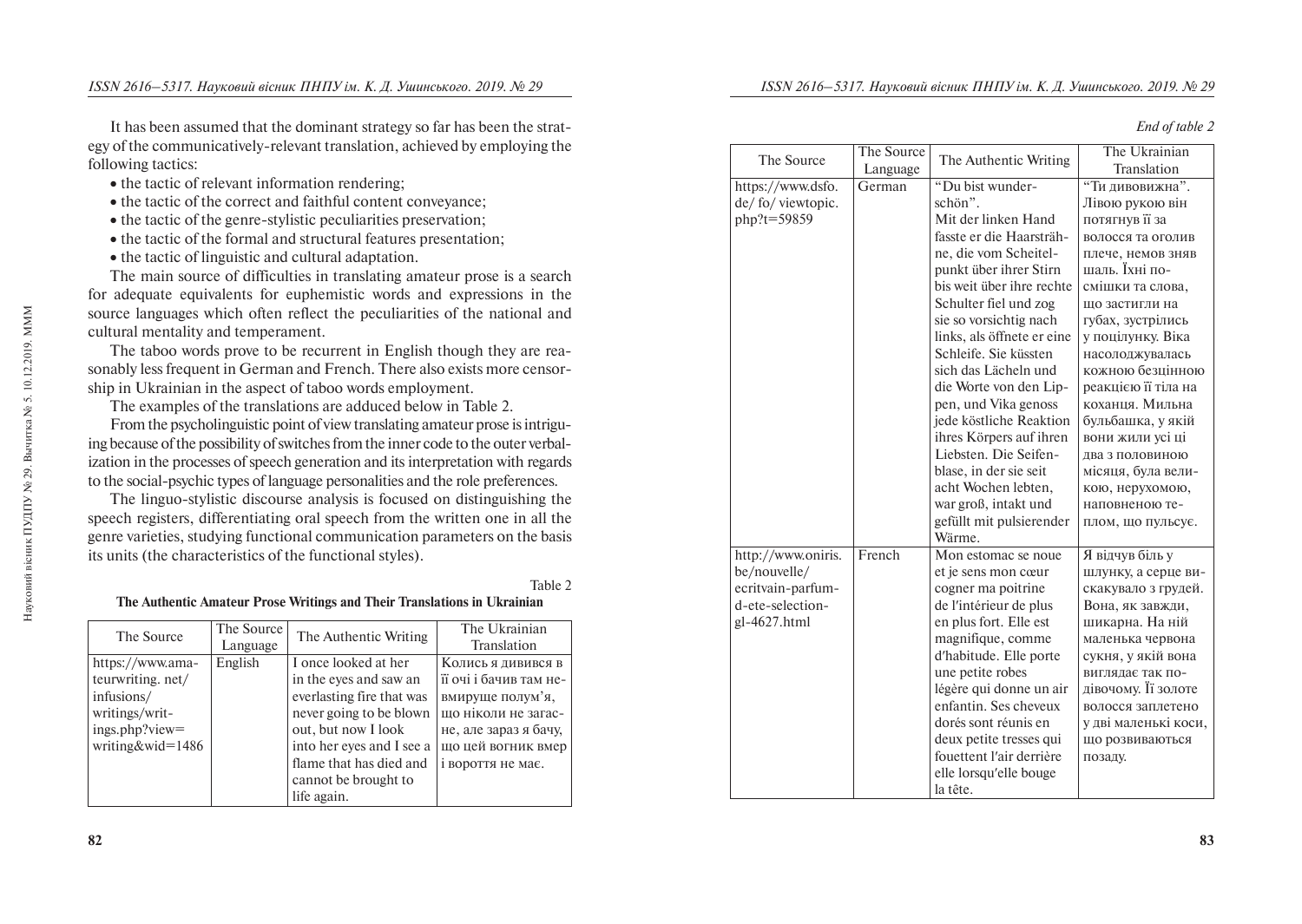The structural and linguistic discourse translation description presupposes its segmentation and is aimed at foregrounding the textual proper communication peculiarities — the sense and formal discourse coherence, the ways of topic switching, the modal restrictors (hedges), the large and small textual blocks, discourse polyphony understood as simultaneous communication on the different levels of the text depth.

Communication is essentially incomplete and inferential — it is impossible to say everything about anything at any point in time. To derive intended meaning from a spoken utterance or text, the hearer or reader needs to enrich or modify semantic representations of linguistic input (literal or prototype meanings) by using inferences based on context.

This context, or background, is the space of possibilities that allows us to listen to both what is spoken and what is unspoken; and meaning is created in an active process whereby linguistic form triggers interpretation rather than conveying information.

This space of possibilities forming the context of a text or utterance is a subset of the recipient's entire cognitive environment, selected on the basis of relevance. A person's cognitive environment includes information that can be perceived externally, as well as knowledge stored in memory, and information deriving from previous utterances or texts. This latter aspect of the cognitive environment is referred to as intertextuality.

Intertextuality is essentially a mechanism through which a text refers backward (or forward) to previous (or future) texts, by alluding to, adapting, or otherwise invoking meanings expressed in those other texts. In order to retrieve the full range of intended meaning in a given text, readers need to be able to recognize and understand such intertextual references. Failure to do so will result in partial understanding, or incomplete retrieval of the intended meaning of the text concerned.

The implications of this for translation are clear, since the potential for failure to recognize intertextual reference between languages and across cultures is likely to be considerably greater than within them, since such recognition requires social knowledge.

The key issue is the choice of the translation strategy. The translation strategy is correlated with the main purpose of communication and the peculiarities of the target audience, being formed on the basis of the translator's linguistic competence, the author's main communicative intention and the semantic invariant of the message, it represents the combination of

the translator's actions, aimed at the achievement of the discourse general communicative purpose and realized through the employment of a set of translation techniques.

The uniqueness of the amateur prose is determined by the interaction of the following features: the addressers' expectation, the genre specification (horror short story, romantic love story, essay, review etc.), the subject-subject positions of the communicants, the translation strategies and techniques assortment and the peculiarities of their functioning. Therefore, the strategy of translation should also be appropriate for this type of prose.

During the recent years, the concepts of domestication and foreignization have gained popularity among the foreign scholars. Domestication strategy presupposed adaptation of the cultural context while foreignization was employed in cases when the original cultural context was preserved, in terms of settings, names, etc.

According to the communicative-functional approach, the dominant strategy outlined was the strategy of communicatively equivalent translation which is primarily aimed to ensure the communicative effect identical to that one of the source text.

The translation tactic was respectively treated as a set of a translator's practical actions in the real process scientific information rendering, allowing to implement a chosen translation strategy to reproduce the initial sense of the source text by the linguistic means of a typologically different language often resulting in the use of translation transformations in case of the absence of the linguistic equivalents proper.

The tactics employed included the tactic of precise and complete information rendering, the tactic of explication, the tactic of correct presentation of information, the tactic of stylistic and pragmatic adaptation.

The typological language discrepancies led to the implementation of translation transformations (replacements, transpositions, additions and omissions) in the large scale.

The analysis revealed the predominance of verbs and verbals over nouns and adjectives, the repetition of personal pronouns, the replacement of the nouns by the pronouns, the use of the structures of secondary predication in the source languages (English, German, French).

There were spotted certain discrepancies between the original texts and their Ukrainian translations. This chiefly concerned the differences in the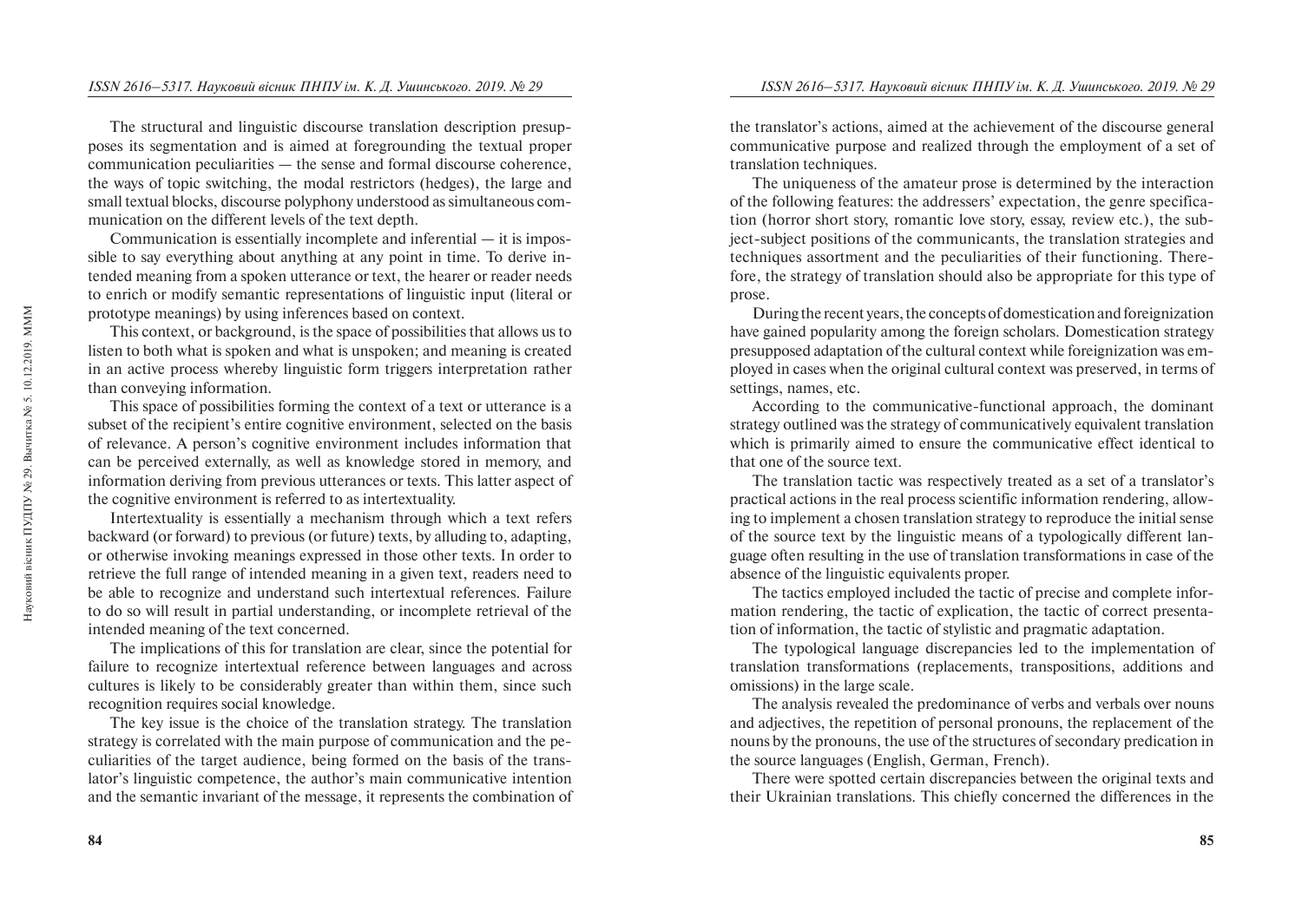grammar categories such as verbal tenses, aspects, moods and voices, presence or absence of case, number and gender categories for the nominative parts of speech and lexico-grammatical classification on the morphological level, both the semantic and functional variation of the word order regularities, syntactic constructions and structures of secondary predication on the syntactical level, discrepancies in the semantics and usage of the different lexical units (homonyms, pseudo international words and international words proper, terms, abbreviations and shortenings, polysemantic words) and also dissimilarity of the stylistic stratification.

All this predetermined the employment of translation operations like grammatical replacement, functional replacement, transposition, addition, omission, contextual replacement.

Translation is often understood as a task in which one strives to reproduce the original as closely as possible, ethical behavior has been simply posited as fidelity towards the original and its author.

When a person is given the task of translating a text from one language into another one, the goal of this task is to facilitate communication between people of different cultures. The issue of comprehension will be involved.

The translator expresses content understood from a source text and becomes a co-author for the target text, but before translating the source text he or she has to grasp the message.

The main factor in this process is the translator with his/her knowledge of languages, cultures, technical features and writing strategies. The focus is on translation competence and the presence of the background knowledge and professional skills.

Such types of translation as self-translation or autotranslation and pseudotranslation are also noteworthy. Self-translation is at work when the author himself translates an original work into another language. The authortranslator often feels justified in introducing changes into the text where an ordinary translator might hesitate to do so.

In a certain sense the difference between translation and self-translation is a matter of authority. When it comes to an intuition of relevance authorstranslators are definitely the best. Particularly disputable, however, is still the issue of adaptation in translation.

**Conclusions.** In the course of the complex research the detailed analysis of the translation strategies and techniques applied for the typologically distant language pair (English — Ukrainian) has also been performed.

It has been proved that the translation strategy is correlated with the main purpose of communication and the peculiarities of the target audience, being formed on the basis of the translator's linguistic competence, the author's main communicative intention and the semantic invariant of the message, it represents the combination of the translator's actions, aimed at the achievement of the discourse general communicative purpose and realized through the employment of a set of translation techniques.

The dominant strategy outlined was the strategy of communicatively equivalent translation which is primarily aimed to ensure the communicative effect identical to that one of the source text.

The tactics employed included the tactic of precise and complete information rendering, the tactic of explication, the tactic of correct presentation of information, the tactic of stylistic and pragmatic adaptation.

The typological language discrepancies led to the implementation of translation transformations (replacements, transpositions, additions and omissions) in the large scale.

The most striking differences were revealed in the grammar categories of parts of speech, tense forms, aspect forms, mood forms and voice forms. The presence of case and gender categories for the nominative parts of speech in German, French and Ukrainian alongside with the absence of the latter in English. The presence of the articles in English, French and German and the absence of articles in Ukrainian.

There were also outlined discrepancies in the semantics and usage of the different lexical units (homonyms, pseudo international words and international words proper, terms, abbreviations and shortenings, polysemantic words). The dissimilarity of the stylistic stratification was also evident.

The uniqueness of the amateur prose is determined by the interaction of the following features: the addressers' expectation, the genre specification (horror short story, romantic love story, essay, review etc.), the subjectsubject positions of the communicants, the translation strategies and techniques assortment and the peculiarities of their functioning.

As it follows from the research, the debate on translating amateur prose may have failed to dwell on more complex relations between translators and authors in the matters of simultaneous authorship and translatorship. It hasn't been studied yet how such delineations might be perceived in various cultures in synchrony and diachrony.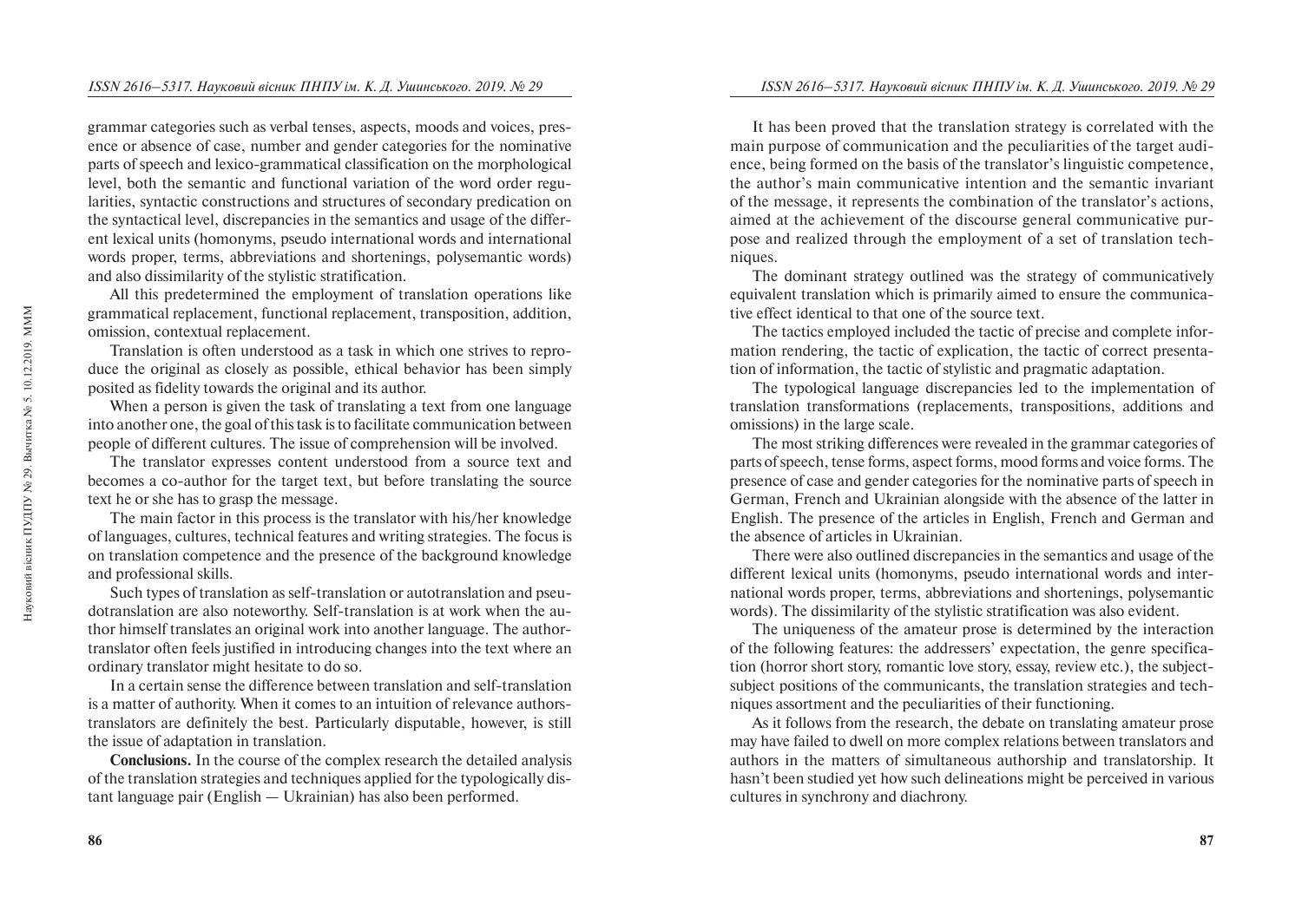The first place in timeliness of the research is preserved by the aesthetic function of the artistic prose. The second place is occupied by the emotive function, the third by the representative. This is a function aimed at conceptualizing the world image. Thus, the first and foremost for translation are the peculiarities of verbalizing the imaginary reality in two planes: firstly, these are the peculiarities of making objective the inner world image by linguistic means; secondly, each language verbalizes the inner world image in its own way. Thus, the linguistic aspects of translation should be studied together with the conceptual aspects.

The strategic orientation of the belles-lettres texts under investigation is on the crossroads of the key tasks of literature studies (provision of information, enlightenment, contribution to the international scientific and technical progress) and the entertainment goals.

The perspective is seen in the further study of amateur prose in the Indo-European languages and in search for the improved mechanism of translating such artistic texts, optimizing the relationship between amateur authors and translators.

### **JIITEPATYPA**

Бахтин М. М. Вопросы литературы и эстетики. Исследования разных лет. Москва: Художественная литература, 1975. 504 с.

Belloc H. On Translation. Harvard University Press. 2019. URL: https://doi.org/10.1177/ 000608445901000204

Brower R. On Translation. Harvard University Press. 2019. URL: https://www.hup. harvard.edu/catalog.php?isbn=9780674731615

Flynn P. Handbook of Translation Studies Online. John Bejamins Publishing Company. 2013. Volume 4. P. 12–19. URL: https://doi.org/10.1075/hts.4.aut1

Nida E. A. Contexts in Translating. John Benjamins Publishing. 2001. URL: https://www. researchgate.net/publication/307815427\_Eugene\_A\_Nida\_Contexts\_in\_Translating

Stolze R. The Translator's Approach — Introduction to Translational Hermeneutics. Berlin: Frank & Timme. 2019. URL: https://www.researchgate.net/publication/ 291059009\_ The Legal Translator's Approach to Texts

# ПРО СТРАТЕГІЇ І ТАКТИКИ ПЕРЕКЛАДУ АМАТОРСЬКОЇ ПРОЗИ

### *<u>Ілона</u>* Лерік

кандидат філологічних наук, доцент кафедри перекладу і теоретичної та прикладної лінгвістики Лержавного заклалу "Півленноукраїнський національний пелагогічний університет імені К. Л. Ушинського", Олеса, Україна e-mail: ilonaderik@gmail.com ORCID ID: https://orcid.org/0000–0003–1476–2391

### Тетяна Дружина

кандидат філологічних наук, старший викладач кафедри перекладу і теоретичної та прикладної лінгвістики Державного закладу "Південноукраїнський національний пелагогічний університет імені К. Л. Ушинського", Олеса, Україна e-mail: t.a.druzhyna@gmail.com ORCID ID: https://orcid.org/0000–0002–2679–713X

#### *ÀÍÎÒÀÖ²ß*

Статтю присвячено проблемі особливостей перекладу аматорської прози з типологічно неспоріднених мов, зокрема з французької, німецької та англійської мов на українську. Корпус дослідження було побудовано на осноаі аматорської прози на офіційних сайтах у Бельгії, Німеччині, США та *Óêðà¿í³. Ìåòà ñòàòò³ ó âèçíà÷åíí³ áàçîâèõ ñòðàòåã³é ³ òàêòèê ïåðåêëàäó*  аматорської прози різних жанрів із збереженням семантики та прагмати*êè. Ðåçóëüòàòè äîñë³äæåííÿ ï³äòâåðäèëè íàÿâí³ñòü ñï³ëüíèõ ñòðàòåã³é ³ òàêòèê, ùî äîçâîëÿþòü çä³éñíþâàòè àäåêâàòíèé ïåðåêëàä ³ç òèïîëîã³÷íî íåñïîð³äíåíèõ ðîìàíñüêèõ (ôðàíöóçüêà) òà ãåðìàíñüêèõ ìîâ (í³ìåöüêà) íà*  слов'янські (українська). Практична цінність дослідження у тому, що висновки можуть бути використані в перекладацькій діяльності.

*Актуальність статті підтверджується необхідністю в ефективних cmpameгіях і тактиках перекладу різних видів текстів у сучасному переêëàäîçíàâñòâ³. Îá'ºêòîì äîñë³äæåííÿ º àìàòîðñüêà ïðîçà ÿê îá'ºêò ïåðå* $k$ ладу в аспекті його адекватності. Предметом дослідження є стратегії і тактики перекладу аматорської прози. Безпосередні завдання цієї статті, обумовлені вишезазначеною метою, є такими: розкриття особливос*тей аматорської прози; огляд типологічно спільних стратегій і тактик* перекладу аматорської прози.

Методологія цього дослідження включала індуктивний та дедук*тивний методи, а також метод контрастивного аналізу. У процесі до*слідження було одержано й експериментально та статистично підтверджено висновки про наявність спільних стратегій *і тактик переклад*у аматорської прози на різні мови. Також було констатовано, шо прагма*райний і експресивний потениіал аматорської прози зберігається та відmворюється у перекладі.*